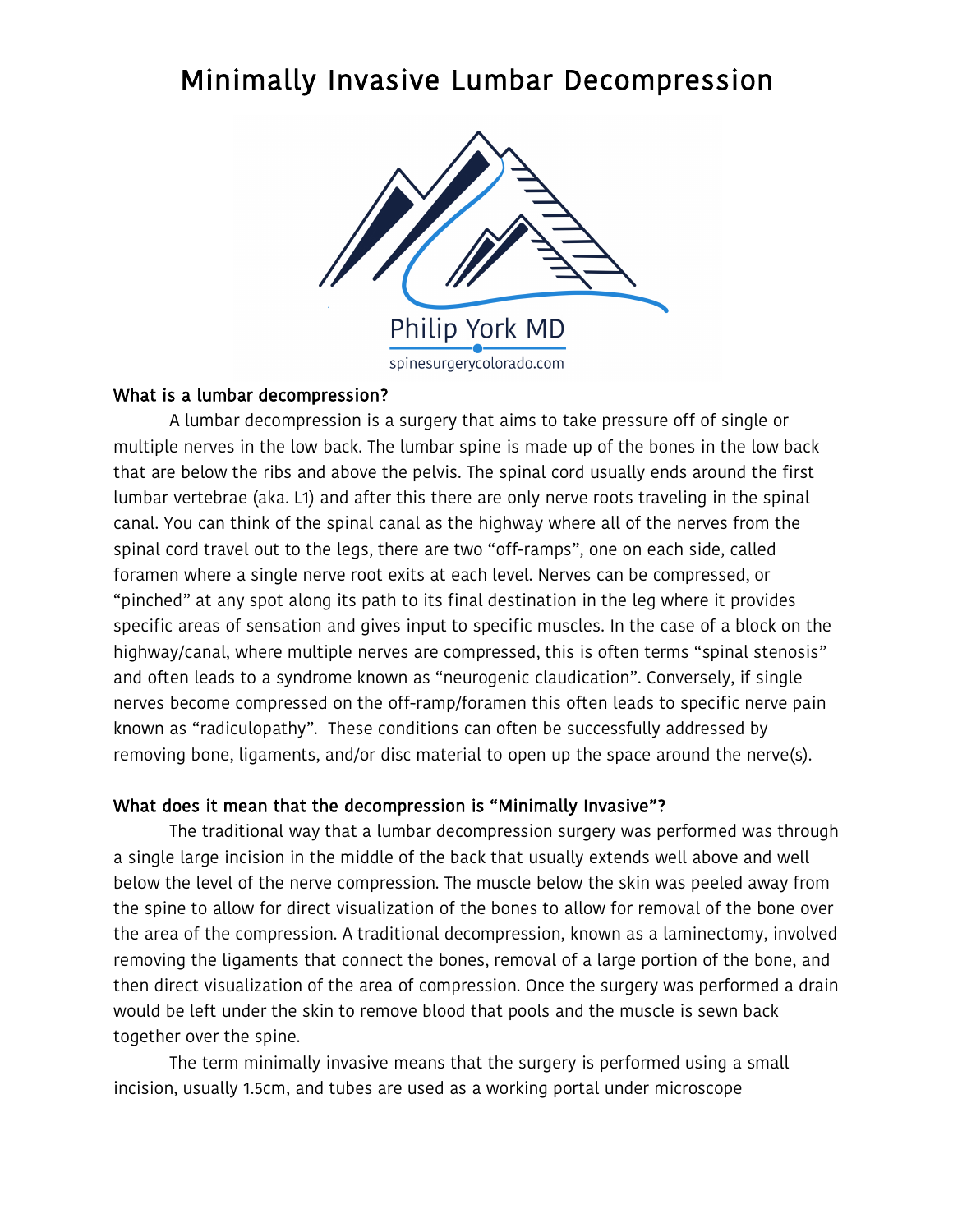# Minimally Invasive Lumbar Decompression

visualization which allows for much less damage to the muscles and the bones, avoids excessive stripping of muscle away from the spine, and implies the use of enhanced technology to target and visualize the compression. This allows for ligaments to be left in place, muscles to remain untouched, and yet still provides adequate access to perform a successful surgery. This allows most patients to leave the hospital the day of surgery without a drain and minimal postoperative pain. The whole idea is to treat the problem and leave everything else alone and untouched.

#### When is this surgery recommended?

While nerve compression can cause significant pain and functional problems, these conditions can often be successfully treated with specific physical therapy, medication and sometimes targeted injections. However, when these treatments fail to adequately address the pain or dysfunction and the imaging (such as xrays and MRI) match the symptoms, a decompression may be recommended. Sometimes, the nerves are pinched due to issues of instability in the spine, or the nerves are pinched in very specific areas of the spine that cannot be addressed with a decompression alone, and a fusion (placing screws and rods in the spine) may be required in addition to the decompression.

# What are the risks of the surgery?

Risks associated with a decompression surgery are very low. However, the risks common to all spine surgery include nerve irritation or nerve injury (rare), spinal fluid leak, fracture of the bone, and subsequent instability in the spine as a result of removal of bone, disc or ligaments. In addition, areas that have been decompressed can have recurrent compression due to additional disc herniation or other issues. Most of these risks are extremely rare, and it is important to make sure that you have had all of the appropriate workup to make sure you have the best chance of having maximum improvement in pain and function once you have recovered.

# What is the recovery like?

Each patient's recovery is unique and depends on a number of factors such as age, fitness, medical history, and preoperative pain medication requirement. However, in general, a single area of decompression requires approximately 30-45 minutes of surgical time. Sometimes there are multiple areas of nerve compression and each spinal level that requires decompression adds more surgical time and adds to the amount of surgical pain that can be experienced. There is minimal blood loss with the minimally invasive technique and the risk for infection or wound healing issues is exceedingly low. In most cases you will be able to leave the hospital the day of your surgery. Pain that has been present in the legs and often in the low back due to the nerve compression usually resolved very quickly, sometimes with complete resolution immediately after the surgery. However, after the nerves are